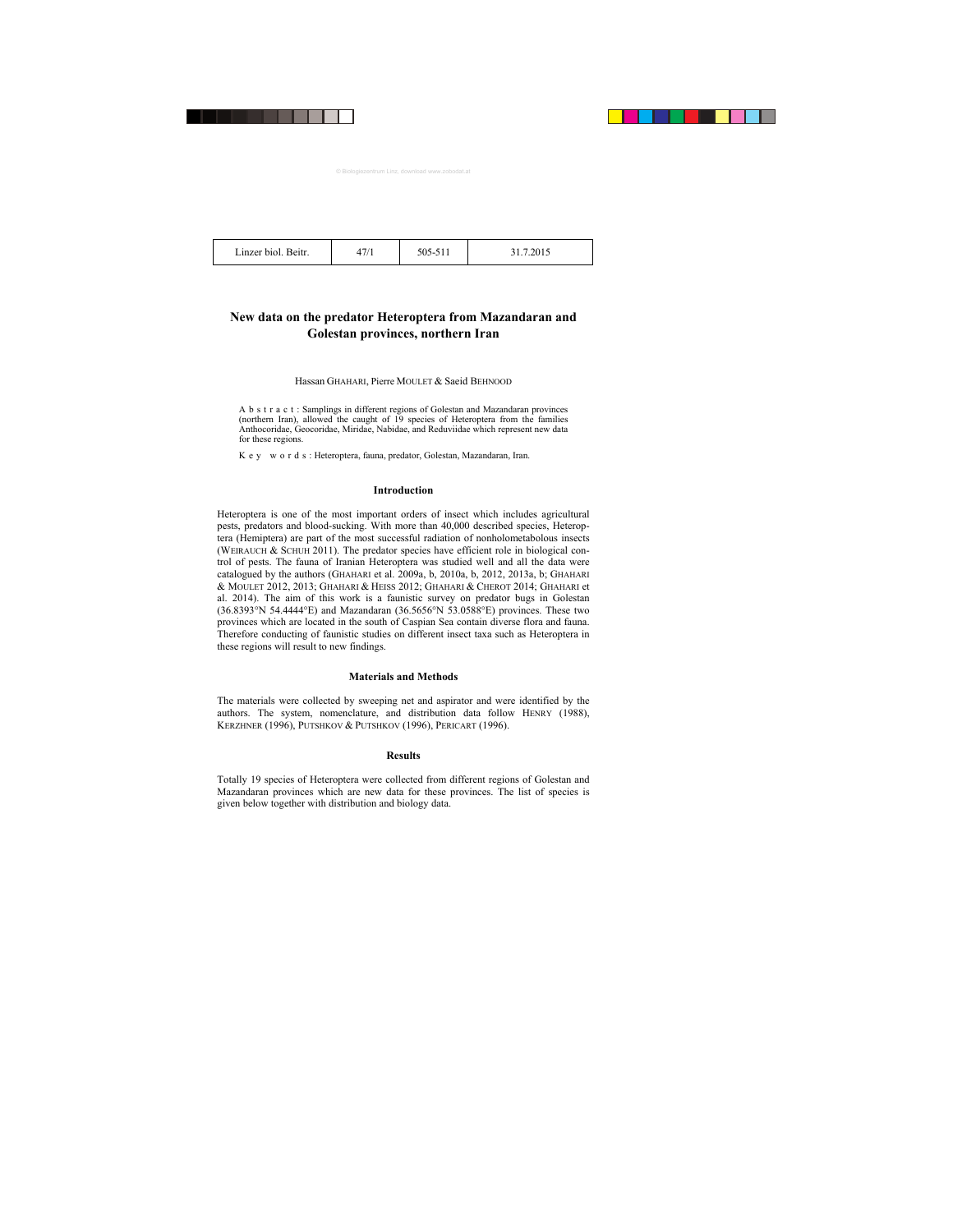## **Family A n t h o c o r i d a e FIEBER, 1836**

## **Subfamily A n t h o c o r i n a e FIEBER, 1836**

## **Tribe Anthocorini FIEBER, 1836**

**Genus** *Anthocoris* **FALLÉN, 1814** 

### *Anthocoris flavipes* **REUTER, 1884**

M a t e r i a l e x a m i n e d : Golestan province, Gorgan,  $1\varphi$ ,  $2\delta\delta$ ,  $15$ .ix.2012.

General distribution: Armenia, China (Western Plateau), Kazakhstan (Asian part), Kirgizia, Tadzhikistan, Indian Tibet (PERICART 1996).

#### *Anthocoris nemoralis* **(FABRICIUS, 1794)**

M a t e r i a l e x a m i n e d : Mazandaran province, Sari,  $2\varphi \varphi$ ,  $4\delta \delta$ , 8.vii.2012.

General distribution: Widespread in Europe (from Great Britain to Russia), North Africa (Algeria, Egypt, Libya, Morocco, Tunisia), and Central Asia. Introduced to North America (PERICART 1996; HENRY 1988).

Biology: *A. nemoralis* attacks and feeds upon psyllids, Aphids (both living on herbs or deciduous trees), on eggs and caterpillars of Tineidae and Tortricidae (Lepidoptera); it has been mentioned also against Acari (PÉRICART 1972).

#### **Tribe Oriini CARAYON, 1958**

## **Genus** *Orius* **WOLFF, 1811**

#### **Subgenus** *Dimorphella* **REUTER, 1884**

#### *Orius* **(***Dimorphella***)** *albidipennis* **(REUTER, 1884)**

Material examined: Golestan province, Gorgan,  $3\varphi$   $\varphi$ ,  $5\delta\delta$ , 22.x.2012. Mazandaran province, Savadkooh,  $5 \varphi \varphi$ ,  $7 \vartheta \vartheta$ ,  $5 \mathrm{.iv.}2013$ .

General distribution: Spain, Africa (southwards to Nigeria), Near East, Arabian Peninsula, Iraq, Iran, Central Asia, and Pakistan (PERICART 1996).

B i o l o g y : It is known to feed upon Aphids, Thysanoptera and some Lepidoptera pests of cotton (PÉRICART 1972).

## **Subgenus** *Heterorius* **WAGNER, 1952**

#### *Orius* **(***Heterorius***)** *horvathi* **(REUTER, 1884)**

M a t e r i a l e x a m i n e d : Golestan province, Gorgan,  $1\degree$ ,  $4\degree$   $\degree$ ,  $22.x.2012$ .

G e n e r a l d i s t r i b u t i o n : Widespread in Europe (from France to Russia), Morocco, and Palaearctic Asia (from Turkey to China) (PERICART 1996).

Biology: *Aphis pomi* DE GEER (Aphididae) is the only prey mentioned for *O. horvathi* but this is not certain (PÉRICART 1972).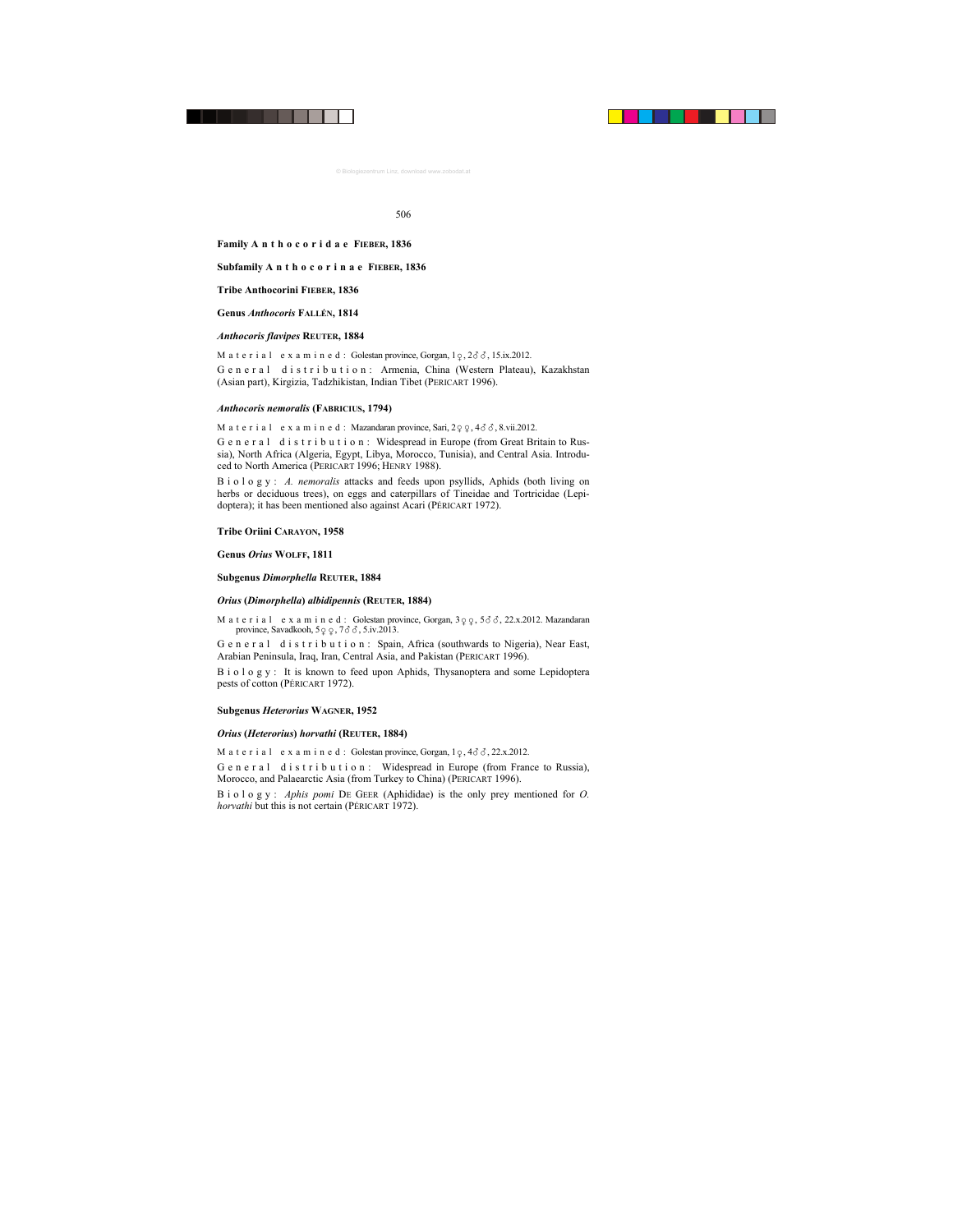### *Orius* **(***Heterorius***)** *minutus* **(LINNAEUS, 1758)**

M a t e r i a l e x a m i n e d : Mazandaran province, Qaemshahr,  $3 \varphi \varphi$ ,  $3 \delta \delta$ , 6.iv.2013.

General distribution: Widespread in Europe and Palaearctic Asia, introduced to North America (PERICART 1996; HENRY 1988).

B i o l o g y : This species preys Aphids, Psyllids, Jassidae, eggs of bugs and of butterflies, it is not improbable that it partially be phytophagous (PÉRICART 1972).

#### **Subgenus** *Orius* **WOLFF, 1811**

#### *Orius* **(***Orius***)** *niger* **(WOLFF, 1811)**

Material examined: Golestan province, Gorgan,  $2\delta\delta$ , 15.ix.2012.

General distribution: Widespread in Europe (from Great Britain to Russia), North Africa (Algeria, Egypt, Libya, Morocco, Tunisia), and Palaearctic Asia (from Turkey to India and China) (PERICART 1996).

Biology: *Orius niger* feeds on Aphididae, Thysanoptera, Acari, eggs of bugs and of butterflies (PÉRICART 1972).

#### **Family G e o c o r i d a e BAERENSPRUNG, 1860**

#### **Subfamily G e o c o r i n a e BAERENSPRUNG, 1860**

#### **Genus** *Geocoris* **FALLÉN, 1814**

**Subgenus** *Geocoris* **FALLÉN, 1814** 

### *Geocoris* **(***Geocoris***)** *megacephalus* **(ROSSI, 1790)**

M a t e r i a l e x a m i n e d : Mazandaran province, Joibar, Qaemshahr,  $5\varphi$   $\varphi$ ,  $2\delta\delta$ , 6.x.2012. General distribution: Holomediterranean, extending into the Middle East and Middle Asia.

B i o l o g y : An active predator of various larvae of Heteroptera (particularly of *Ischnodemus*) (PÉRICART 1998).

#### **Subgenus** *Piocoris* **STÅL, 1872**

#### *Geocoris* **(***Piocoris***)** *luridus* **(FIEBER, 1844)**

M a t e r i a l e x a m i n e d : Golestan province, Kordkoy,  $3\varphi \varphi$ ,  $2\delta \delta$ , 15.ix.2012.

General distribution: Eremian, extending from North Africa to Middle East, Middle Asia, Ethiopia, and Sudan.

Biology: *G. luridus* feeds upon Aphids and little Heteroptera (both eggs and larvae) living on several *Tamarix* (Tamaricaceae) (PÉRICART 1998).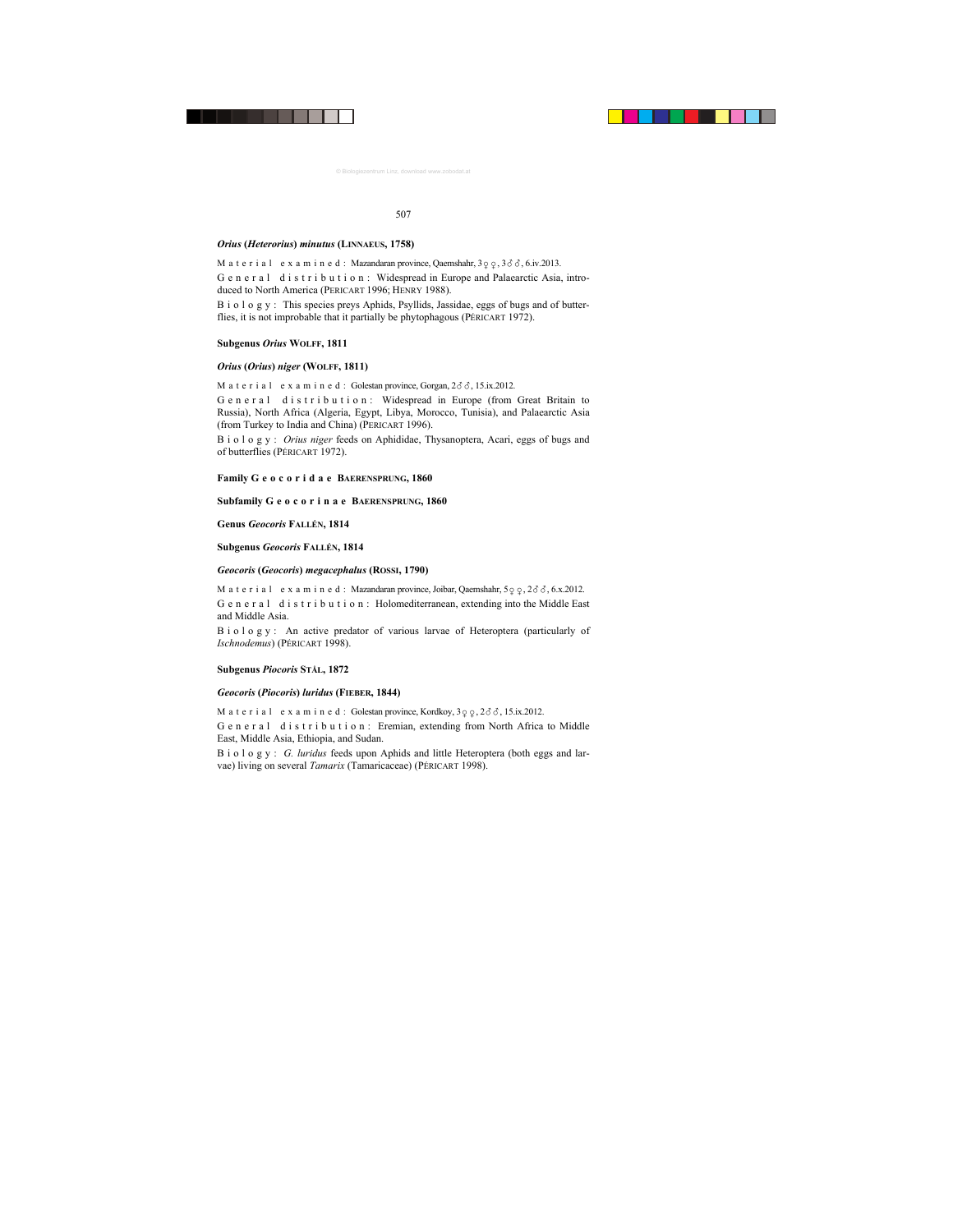## **Family M i r i d a e HAHN, 1833**

## **Subfamily D e r a e o c o r i n a e DOUGLAS & SCOTT, 1865**

**Tribe Deraeocorini DOUGLAS & SCOTT, 1865** 

## **Genus** *Deraeocoris* **KIRSCHBAUM, 1856**

## *Deraeocoris* **(***Camptobrochis***)** *punctulatus* **(FALLÉN, 1807)**

M a t e r i a  $1$  e x a m i n e d : Golestan province, Salikandeh,  $1 \sqrt{2}$ ,  $1 \sqrt{3}$ ,  $14$ .vii.2012. G e n e r a l d i s t r i b u t i o n : Holarctic species (GHAHARI & CHEROT 2014).

## *Deraeocoris* **(***Camptobrochis***)** *serenus* **(DOUGLAS & SCOTT, 1868)**

M a t e r i a l e x a m i n e d : Mazandaran province, Chalus,  $2\varphi \varphi$ , 10.ix.2011. G e n e r a l d i s t r i b u t i o n : West Palaearctic species (GHAHARI & CHEROT 2014).

## *Deraeocoris* **(***Knightocapsus***)** *lutescens* **(SCHILLING, 1837)**

M a t e r i a l e x a m i n e d : Golestan province, Golestan National Park,  $2\varphi \varphi$ ,  $1\delta$ , 8.vii.2013. G e n e r a l d i s t r i b u t i o n : Widely distributed species, known from Europe, North-Africa and Middle- East (GHAHARI & CHEROT 2014).

## **Family N a b i d a e A. COSTA, 1853**

**Subfamily N a b i n a e A. COSTA, 1853** 

## **Tribe Nabini A. COSTA, 1853**

**Genus** *Nabis* **LATREILLE, 1802** 

#### **Subgenus** *Nabis* **LATREILLE, 1802**

#### *Nabis* **(***Nabis***)** *palifer* **SEIDENSTÜCKER, 1954**

M a t e r i a l e x a m i n e d : Mazandaran province, Ramsar,  $5\varphi$   $\varphi$ ,  $2\delta\delta$ , 14.ix.2012. General distribution: Irano-Turanian, extending from the Balkan Peninsula to south-west China, north India and Nepal (KERZHNER 1996).

## **Subgenus** *Tropiconabis* **KERZHNER, 1968**

#### *Nabis* **(***Tropiconabis***)** *capsiformis* **GERMAR, 1838**

M a t e r i a l e x a m i n e d : Golestan province, National Park,  $2\varphi$ ,  $\varphi$ ,  $1\delta$ ,  $10.\text{vii}.2012$ . General distribution: Cosmotropical (KERZHNER 1996; KERZHNER & HENRY 2008).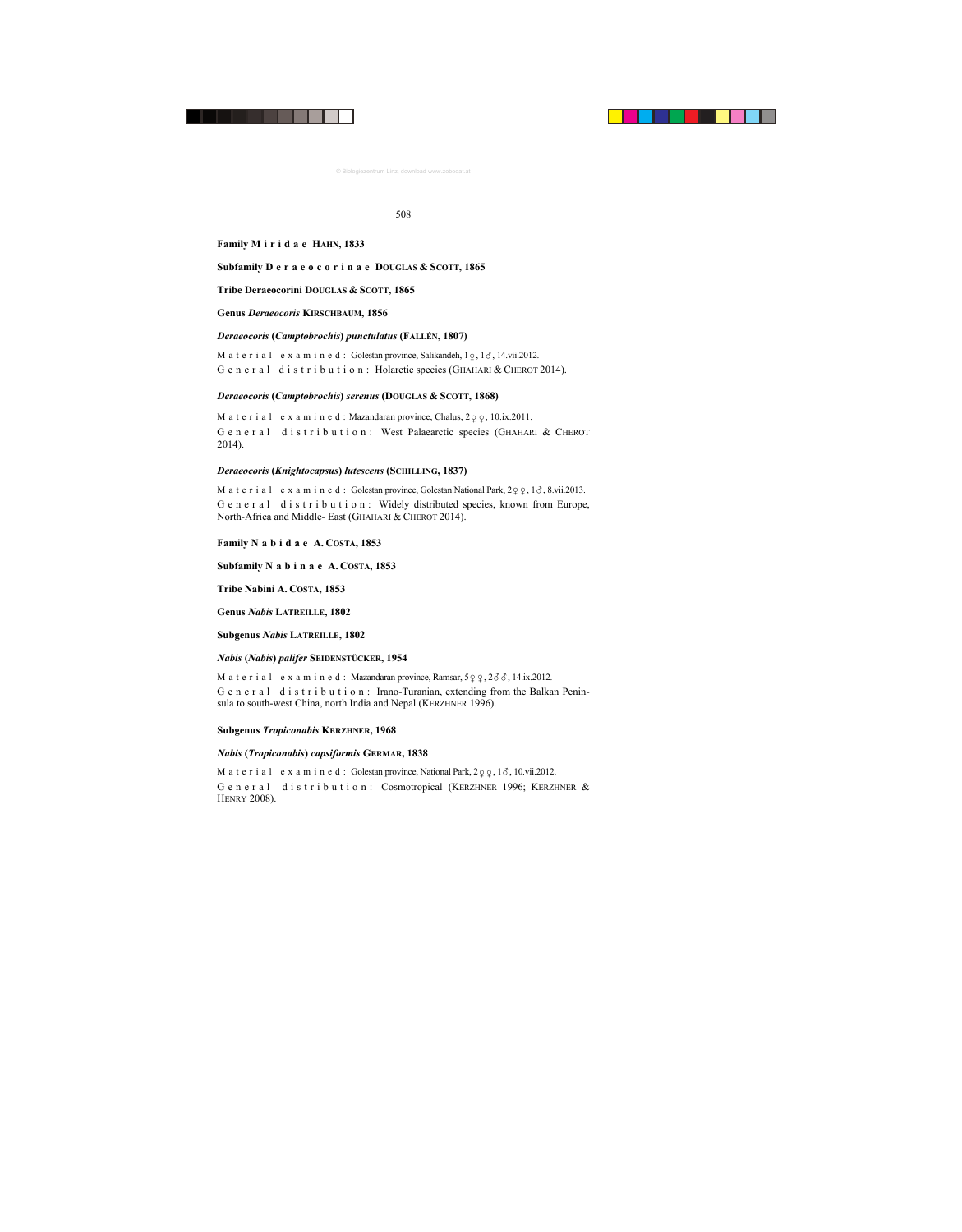#### **Family R e d u v i i d a e LATREILLE, 1807**

#### **Subfamily H a r p a c t o r i n a e AMYOT & SERVILLE, 1843**

#### **Genus** *Coranus* **CURTIS, 1833**

#### *Coranus* **(***Coranus***)** *aegyptius* **(FABRICIUS, 1775)**

M a t e r i a l e x a m i n e d : Mazandaran province, Joibar, Sari,  $3 \varphi \varphi$ , 2.ix.2012.

G e n e r a l d i s t r i b u t i o n : Eremian: from Madeira and The Canary Archipelago, North Africa, Near East, Arabic Peninsula, Central Asia; known in Tropical Africa (Senegal, The Sudan, Tchad) (KMENT & JINDRA 2005; PUTSHKOV & MOULET 2010).

B i o l o g y : In laboratory conditions the species consumes spiders but this is maybe not a rule (PUTSHKOV & MOULET 2010).

#### **Genus** *Rhynocoris* **HAHN, 1833**

#### *Rhynocoris ibericus* **KOLENATI, 1857**

M a t e r i a l e x a m i n e d : Golestan province, Gorgan,  $1\varphi$ ,  $2\vartheta \vartheta$ ,  $15$ .ix.2012.

General distribution: Ponto-Mediterranean and Central Asia from Greece to Turkmenistan.

Biology: Adults feed upon caterpillars and butterflies living on Apiaceae and other plants; in laboratory conditions they eat bees, wasps and Pentatomids (PUTSHKOV  $\&$ MOULET 2010).

#### *Rhynocoris persicus* **(JAKOVLEV, 1877)**

M a t e r i a l e x a m i n e d : Mazandaran province, Ramsar,  $2\varphi$   $\varphi$ ,  $1\delta$ , 14.ix.2012. G e n e r a l d i s t r i b u t i o n : Ponto-Turanian (Caucasus, Central Asia, Near East) (PUTSHKOV & PUTSHKOV 1996).

#### **Subfamily R e d u v i i n a e AMYOT & SERVILE, 1843**

#### **Genus** *Reduvius* **FABRICIUS, 1775**

#### *Reduvius jakovleffi* **REUTER, 1892**

M a t e r i a l e x a m i n e d : Mazandaran province, Behshahr, Neka,  $2\varphi \varphi$ ,  $2\delta \delta$ , 27.viii.2012. General distribution: Eremian: Cyprus, Egypt, Near East, Central Asia, Arabic Peninsula; quoted in Afghanistan by PUTSHKOV & PUTSHKOV (1996).

#### *Reduvius pallipes* **KLUG, 1830**

M a t e r i a l e x a m i n e d : Mazandaran province, Kiakola,  $2 \varphi \varphi$ ,  $3 \delta \delta$ ,  $23.x.2012$ .

G e n e r a l d i s t r i b u t i o n : North Africa, Italy (Sicily), Malta, Balkan Peninsula, Near east, Arabian Peninsula, Pakistan (PUTSHKOV & PUTSHKOV 1996; AUKEMA et al. 2013).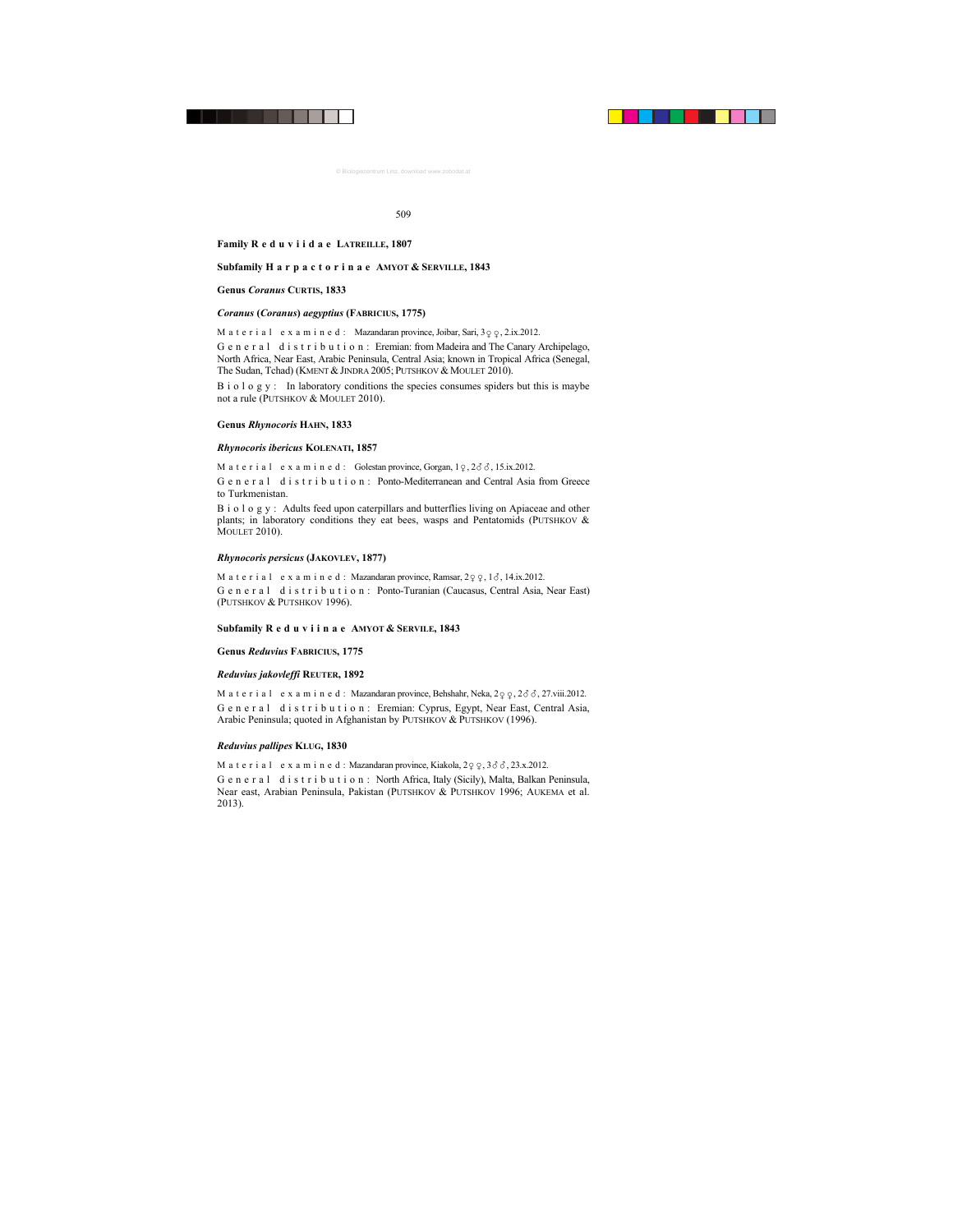## *Reduvius testaceus* **(HERRICH-SCHAEFFER, 1845)**

M a t e r i a l e x a m i n e d : Golestan province, Salikandeh,  $3 \circ \phi$ , 14.vii.2012.

G e n e r a l d i s t r i b u t i o n : Mainly an Asian species, westward to Croatia; North Africa (PUTSHKOV & PUTSHKOV 1996; AUKEMA et al. 2013).

#### **Acknowledgments**

The authors are grateful R.E. Linnavuori (Finland) and H. Ostovan (Iran) for identification of some specimens. We are also grateful to F. Gusenleitner and K. Traxler (Austria) for editing the manuscript. The research was supported by Shahre Rey Islamic Azad Unversity (Iran) and Museum Requien (France).

#### **Zusammenfassung**

Bei Aufsammlungen in den nordiranischen Provinzen Golestan und Mazandaran gelang der Nachweis von 10 Wanzenarten der Familien Anthocoridae, Geocoridae, Miridae, Nabidae und Reduviidae.

#### **References**

- AUKEMA B., RABITSCH W. & Ch. RIEGER (2013): Catalogue of the Heteroptera of the Palaearctic Region. VI. Supplement. — The Netherlands Entomological Society, Amsterdam,  $xxiii + 629$  pp.
- GHAHARI H., CARPINTERO D.L. & H. OSTOVAN (2009a): An annotated catalogue of the Iranian Anthocoridae (Hemiptera: Heteroptera: Cimicomorpha). — Acta Entomologica Musei Nationalis Pragae **49**: 43-58.
- GHAHARI H., CHEROT F., LINNAVUORI R.E. & H. OSTOVAN (2009b): Annotated catalogue of Iranian burrower bugs (Heteroptera, Pentatomoidea, Cydnidae). — ZooKeys **26**: 1-31.
- GHAHARI H., CARPINTERO D.L., MOULET P., LINNAVUORI R.E. & H. OSTOVAN (2010a): Annotated catalogue of the Iranian broad-headed bugs (Hemiptera: Heteroptera: Alydidae). — Acta Entomologica Musei Nationalis Pragae **50**: 425-436.
- GHAHARI H., LINNAVUORI R.E., MOULET P. & H. OSTOVAN (2010b): An annotated catalogue of the Iranian Nabidae (Hemiptera: Heteroptera). — Acta Entomologica Musei Nationalis Pragae **50**: 33-44.
- GHAHARI H., MONTEMAYOR S.I., MOULET P. & R.E. LINNAVUORI (2012): An annotated catalogue of the Iranian Tingidae (Hemiptera: Heteroptera). — Zootaxa **3207**: 22-39.
- GHAHARI H. & P. MOULET (2012): An annotated catalog of the Iranian Lygaeoidea (excluding Berytidae and Piesmatidae) (Hemiptera: Heteroptera: Pentatomomorpha). — Zootaxa **3408**: 1-33.
- GHAHARI H. & E. HEISS (2012): Annotated catalog of Iranian Aradidae (Hemiptera: Heteroptera: Pentatomomorpha: Aradoidea). — Zootaxa **3571**: 81-86.
- GHAHARI H. & P. MOULET (2013): An annotated catalog of the Iranian Pyrrhocoridae (Hemiptera: Heteroptera: Pentatomomorpha: Pyrrhocoroidea). — Zootaxa **3609** (3): 335-  $342.$
- GHAHARI H., MOULET P., OSTOVAN H. & R.E. LINNAVUORI (2013a): An annotated catalog of the Iranian Dipsocoromorpha, Enicocephalomorpha, Gerromorpha, Leptopodomorpha and Nepomorpha (Hemiptera: Heteroptera). — Zootaxa **3641** (4): 301-342.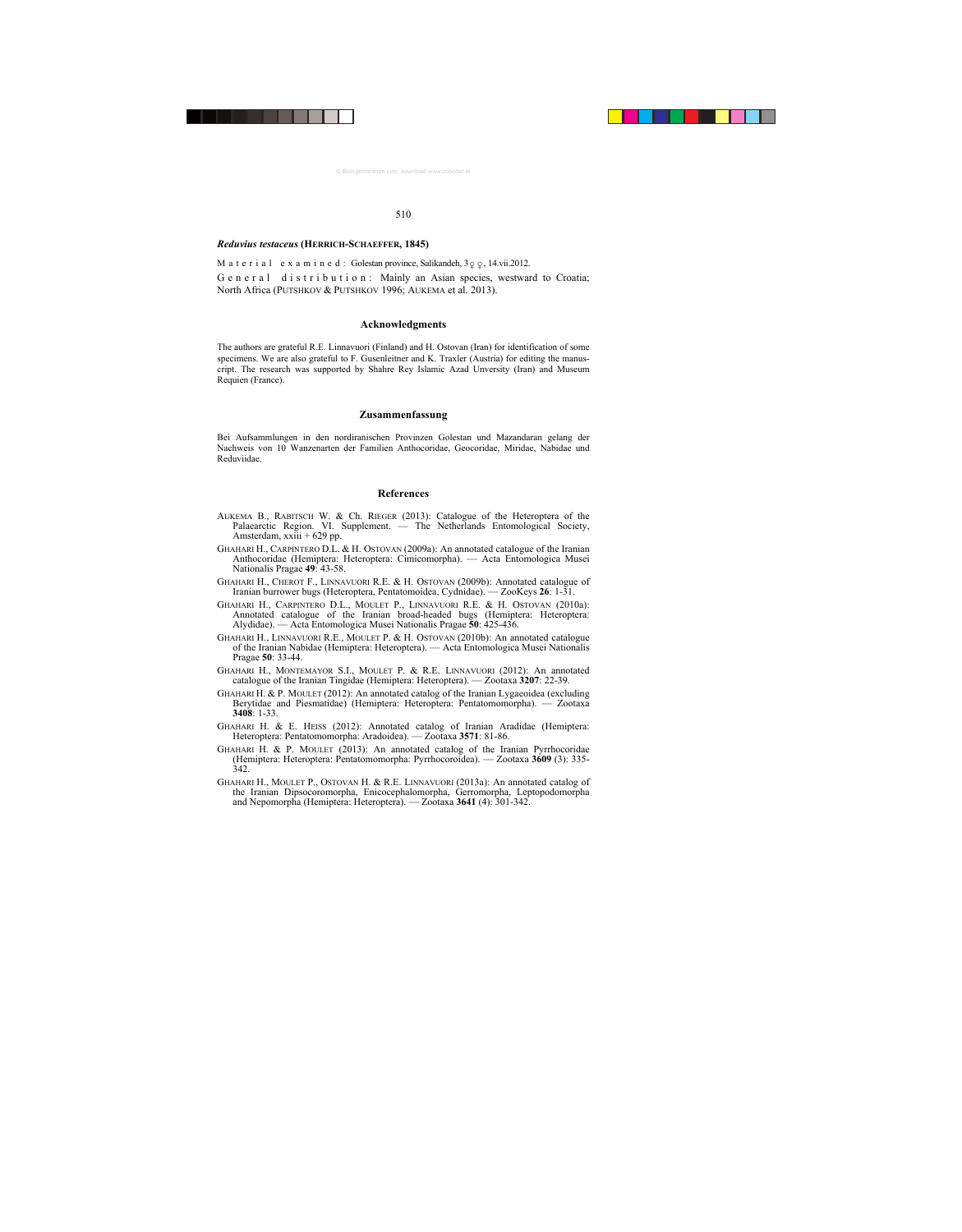- GHAHARI H., MOULET P., CAI W. & J. KARIMI (2013b): An annotated catalog of the Iranian Reduvioidea (Hemiptera: Heteroptera: Cimicomorpha). — Zootaxa **3718** (3): 201-238.
- GHAHARI H. & F. CHEROT (2014): An annotated catalog of the Iranian Miridae (Hemiptera: Heteroptera: Cimicomorpha). — Zootaxa **3845** (1): 1-101.
- GHAHARI H., MOULET P. & D.A. RIDER (2014): An annotated catalog of the Iranian Pentatomoidea (Hemiptera: Heteroptera: Pentatomomorpha). — Zootaxa **3837** (1): 1-95.
- HENRY T.J. (1988): Family Anthocoridae, pp. 12-28. In: HENRY T.J. & R.C. FROESCHNER (eds), Catalog of the Heteroptera, or true bugs of Canada and the continental United States. E. J. Brill, Leiden – New York – Københaven – Köln, xix + 958 pp.
- KERZHNER I.M. (1996): Family Nabidae A. COSTA 1983 damsel bugs, pp. 84-107. In: AUKEMA B. & RIEGNER C. (eds). Catalogue of the Heteroptera of the Palaearctic Region. Vol. 2. The Netherlands Entomological Society, Amsterdam,  $xiv + 360$  pp.
- KERZHNER I.M. & T.J. HENRY (2008): Three new species, notes and new records of poorly known species, and an updated checklist for the North American Nabidae (Hemiptera: Heteroptera). — Proceedings of the Entomological Society of Washington 110: 988-1011.
- KMENT P. & Z. JINDRA (2005): New and interesting records of true bugs (Heteroptera) from Turkey, southeastern Europe, Near and Middle East. — Acta Entomologica Musei Nationalis Prague **45**: 3-16.
- PÉRICART J. (1972): Hémiptères Anthocoridae, Cimicidae, Microphysidae de l'Ouest Paléarctique. In. Faune de l'Europe et du bassin méditerranéen, vol. **7**. Masson éd., Paris, 402 pp.
- PERICART J. (1996): Family Anthocoridae FIEBER, 1836 flower bugs, minute pirate bugs, pp. 108-140. — In: AUKEMA B. & C. RIEGER (eds). Catalogue of the Heteroptera of the Palaearctic Region. Vol. 2. Cimicomorpha I. The Netherlands Entomological Society, Amsterdam, xiv + 361 pp.
- PÉRICART J. (1998): Hémiptères Lygaeidae euro-méditerranéens, vol. 1. Faune de France, t. 84A. FFSSN éd., Paris, xii + 468 pp.
- PUTSHKOV V.G. & P.V. PUTSHKOV (1996): Family Reduviidae LATREILLE, 1807, assassin bugs. — In: AUKEMA B. & C. RIEGER (eds), Catalogue of the Heteroptera of the Palaearctic region, volume 2. Cimicomorpha I. — The Netherlands Entomological Society, Amsterdam, pp. 148-265.
- PUTSHKOV V.G. & P. MOULET (2010): Hémiptères Reduviidae d'Europe occidentale. Faune de France, vol. 92. Paris, 668 pp.
- WEIRAUCH C. & R.T. SCHUH (2011): Systematic and evolution of Heteroptera: 25 years of progress. — Annual review of Entomology **56**: 487-510.

| Authors' addresses: | Hassan GHAHARI & Saeid BEHNOOD<br>Department of Plant Protection<br>Yadegar – e-Imam Khomeini (RAH) Branch<br>Islamic Azad University<br>Tehran, Iran      |  |
|---------------------|------------------------------------------------------------------------------------------------------------------------------------------------------------|--|
|                     | E-mail: hghahari@yahoo.com<br>Pierre MOULET<br>Museum Requien, 67 rue Joseph Vernet<br>F-84000 Avignon, France<br>E-mail: pierre.moulet@mairie-avignon.com |  |